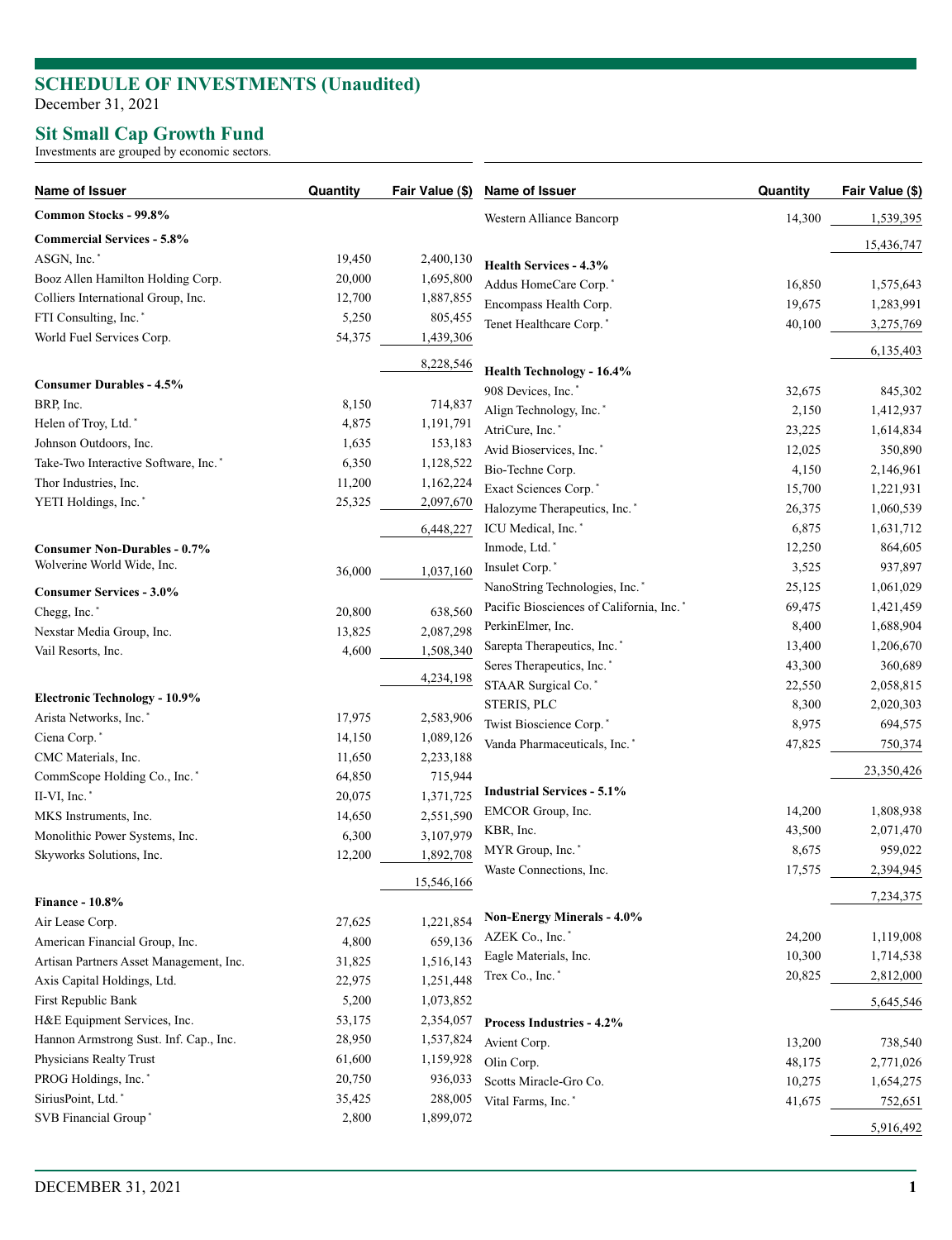### **SCHEDULE OF INVESTMENTS (Unaudited)** December 31, 2021

# **Sit Small Cap Growth Fund (Continued)**

| Name of Issuer                             | Quantity | Fair Value (\$) | Name of Issuer                                                                      | Quantity  | Fair Value (\$) |
|--------------------------------------------|----------|-----------------|-------------------------------------------------------------------------------------|-----------|-----------------|
| <b>Producer Manufacturing - 8.2%</b>       |          |                 | <b>Short-Term Securities - 1.1%</b>                                                 |           |                 |
| Applied Industrial Technologies, Inc.      | 7,000    | 718,900         | Fidelity Inst. Money Mkt. Gvt. Fund, 0.01%                                          |           |                 |
| AZZ, Inc.                                  | 22,575   | 1,248,171       | (cost \$1,509,593)                                                                  | 1,509,593 | 1,509,593       |
| Belden, Inc.                               | 20,275   | 1,332,676       | Total Investments in Securities - 100.9%                                            |           |                 |
| Carlisle Cos, Inc.                         | 2,200    | 545,864         | (cost \$76,103,440)                                                                 |           | 143,471,296     |
| Crane Co.                                  | 19,075   | 1,940,500       | Other Assets and Liabilities, net - (0.9)%                                          |           | (1,218,496)     |
| Hubbell, Inc.                              | 6,400    | 1,332,928       |                                                                                     |           |                 |
| Hydrofarm Holdings Group, Inc.*            | 5,500    | 155,595         | Total Net Assets - 100.0%                                                           |           | \$142,252,800   |
| Lincoln Electric Holdings, Inc.            | 8,900    | 1,241,283       |                                                                                     |           |                 |
| MSA Safety, Inc.                           | 8,800    | 1,328,448       | $\ast$<br>Non-income producing security.                                            |           |                 |
| Regal Rexnord Corp.                        | 6,755    | 1,149,566       |                                                                                     |           |                 |
| Zurn Water Solutions Corp.                 | 19,325   | 703,430         | PLC — Public Limited Company                                                        |           |                 |
|                                            |          | 11,697,361      | Numeric footnotes not disclosed are not applicable to this Schedule of Investments. |           |                 |
| Retail Trade - 2.7%                        |          |                 |                                                                                     |           |                 |
| Boot Barn Holdings, Inc.*                  | 7,725    | 950,561         |                                                                                     |           |                 |
| Casey's General Stores, Inc.               | 4,300    | 848,605         |                                                                                     |           |                 |
| Ulta Beauty, Inc.*                         | 3,050    | 1,257,637       |                                                                                     |           |                 |
| Urban Outfitters, Inc.*                    | 24,400   | 716,384         |                                                                                     |           |                 |
|                                            |          | 3,773,187       |                                                                                     |           |                 |
| <b>Technology Services - 13.9%</b>         |          |                 |                                                                                     |           |                 |
| Altair Engineering, Inc.*                  | 29,983   | 2,318,286       |                                                                                     |           |                 |
| ANSYS, Inc.*                               | 2,950    | 1,183,304       |                                                                                     |           |                 |
| Aspen Technology, Inc.*                    | 12,575   | 1,913,915       |                                                                                     |           |                 |
| Euronet Worldwide, Inc.*                   | 12,050   | 1,435,999       |                                                                                     |           |                 |
| Globant SA*                                | 12,450   | 3,910,420       |                                                                                     |           |                 |
| GoDaddy, Inc.*                             | 15,025   | 1,275,021       |                                                                                     |           |                 |
| HubSpot, Inc.*                             | 3,600    | 2,372,940       |                                                                                     |           |                 |
| nCino, Inc.*                               | 10,775   | 591,116         |                                                                                     |           |                 |
| Paycom Software, Inc.*                     | 6,225    | 2,584,558       |                                                                                     |           |                 |
| PTC, Inc.*                                 | 17,600   | 2,132,240       |                                                                                     |           |                 |
|                                            |          | 19,717,799      |                                                                                     |           |                 |
| Transportation - 4.6%                      |          |                 |                                                                                     |           |                 |
| Alaska Air Group, Inc.*                    | 11,500   | 599,150         |                                                                                     |           |                 |
| Knight-Swift Transportation Holdings, Inc. | 36,050   | 2,196,887       |                                                                                     |           |                 |
| Marten Transport, Ltd.                     | 72,075   | 1,236,807       |                                                                                     |           |                 |
| TFI International, Inc.                    | 22,925   | 2,570,122       |                                                                                     |           |                 |
|                                            |          | 6,602,966       |                                                                                     |           |                 |
| Utilities - 0.7%                           |          |                 |                                                                                     |           |                 |
| Spire, Inc.                                | 14,675   | 957,104         |                                                                                     |           |                 |
| <b>Total Common Stocks</b>                 |          |                 |                                                                                     |           |                 |
| (cost: \$74,593,847)                       |          | 141,961,703     |                                                                                     |           |                 |